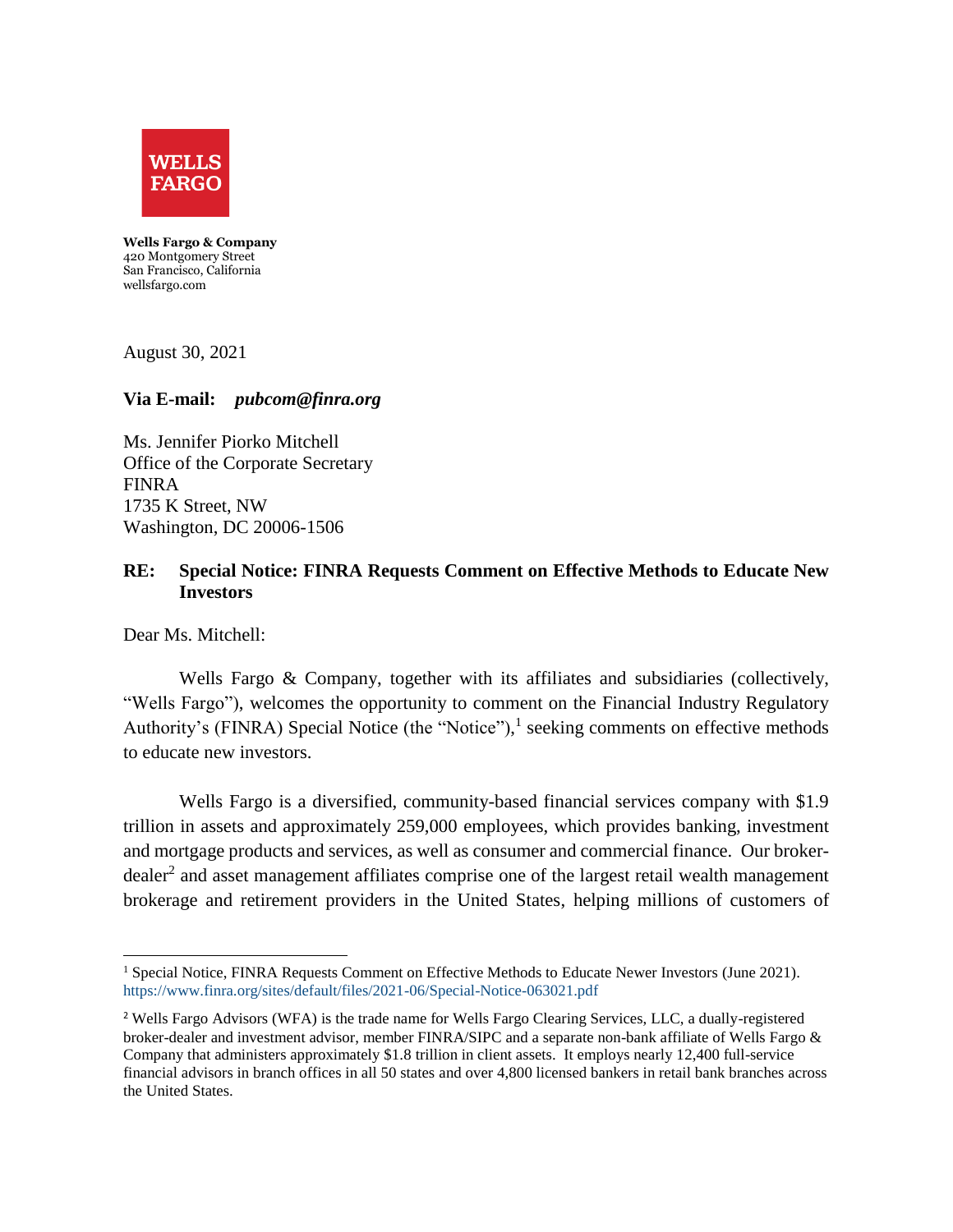*Jennifer Piorko Mitchell August 30, 2021 Page 2*

varying means and investment needs obtain the advice and guidance they need to achieve financial goals.

## **I. BACKGROUND**

In June 2021, FINRA issued this Notice as part of a multi-year \$30 million initiative to explore innovative ways to reach and educate new investors. Both FINRA and the FINRA Investor Education Foundation (FINRA Foundation) have long provided free, unbiased information and tools to help retail investors protect themselves and better understand basic principles of investing and the markets. The feedback received from firms, investors and investor advocates on the Notice will help FINRA and the FINRA Foundation to launch a comprehensive program to educate novice retail investors and leverage technology to enter U.S. securities markets.

## **II. DISCUSSION**

Wells Fargo appreciates FINRA's efforts to explore innovative ways to engage with and educate new investors. In recent years, Wells Fargo has been active in efforts to reach new investors with a wide variety of information available on its [website.](https://www.wellsfargoadvisors.com/planning/goals/start-investing.htm?linknav=topnav:planLife:helpPlan:newToInvesting) New investors are educated on how to set financial goals, provided analysis on paying down debt versus investing, and advised on investing with their spouse or partner. Wells Fargo feels new investors benefit from focusing on and understanding these and other life events in determining how they can build for their financial future.

Wells Fargo also believes leveraging technology to make this sort of information available through alternative formats allows investors greater opportunity to obtain needed information on handling their finances and investments. For example, Wells Fargo recently released a 10-part podcast series, ["About Money,](https://conversations.wf.com/cnvcategory/about-money-podcast-series/)" on how to discuss money with spouses, kids, and other family. We believe podcasts like these reach a larger audience with flexibility to listen on the investor's schedule. Accordingly, Wells Fargo would like to offer suggestions on how FINRA could take a similar approach to better reach and educate new investors.

The Notice highlights that nearly half of new investors reported accessing their account primarily through mobile applications, and that new investors were more likely to seek information from friends or family members rather than from a financial professional or through personal research. FINRA could consider developing a mobile application for download on smart phones with basic information for new investors on investing, how markets work, and realistic expectations for returns the investor can expect to receive. This application could contain important questions the investor should answer, such as why are they investing, what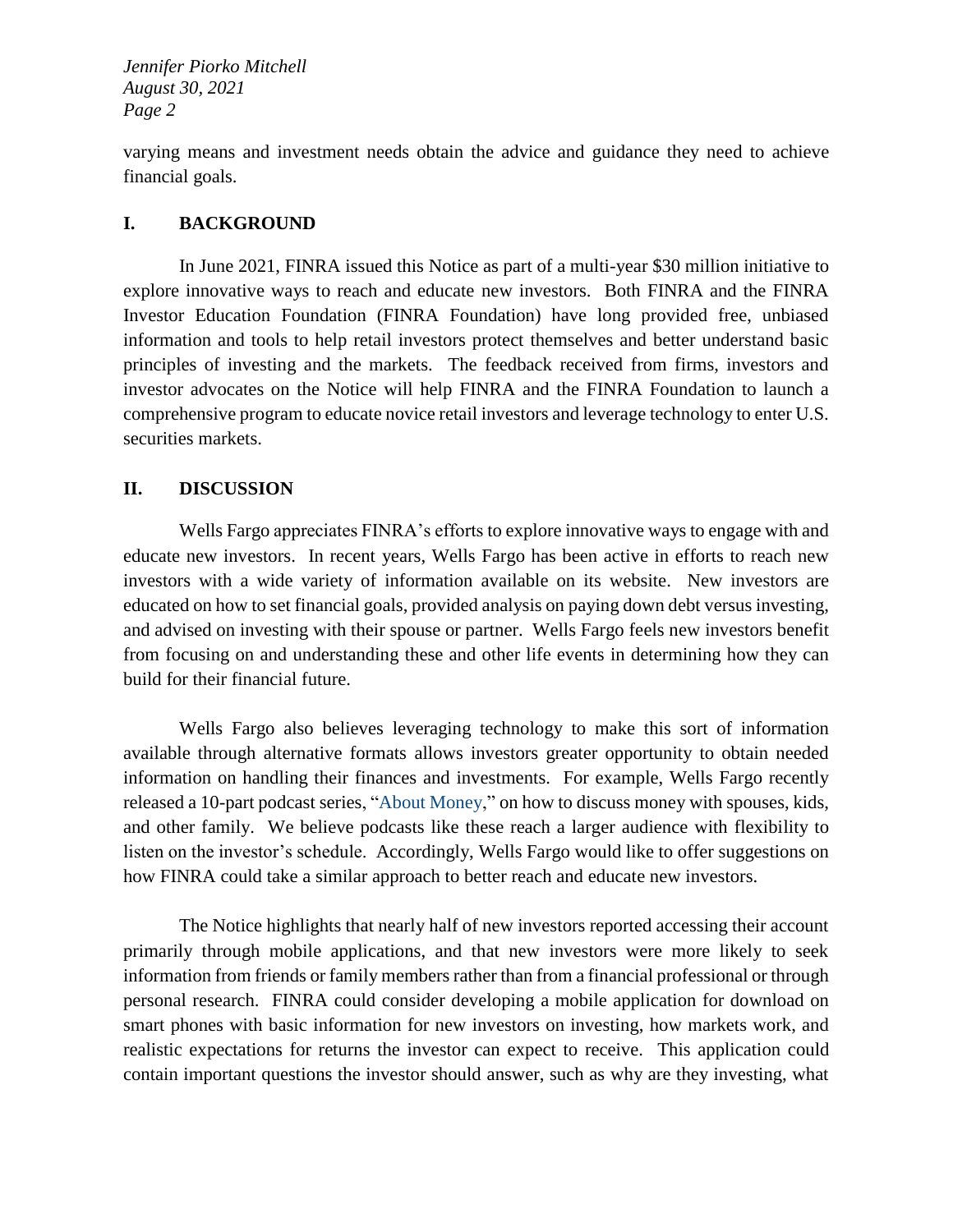*Jennifer Piorko Mitchell August 30, 2021 Page 3*

are their short- and long-term investment goals, how can they achieve their desired outcome, and the benefits of getting investment advice from a financial professional.

The mobile application could also contain frequently-asked questions, providing foundational information to investors, such as describing the differences between investing and speculation and the pros and cons of trading through mobile devices. The FINRA website currently has good information for investors with varied levels of experience, including a section for [Young Adults and Investing.](https://www.finra.org/investors/learn-to-invest/young-adults-and-investing) Releasing a mobile application with this and other important information at the fingertips of new investors may help them get the information they need to make fully informed investment decisions.

Wells Fargo proactively provides information to investors on ways to improve their financial health, with tips and resources to further educate their customers. FINRA could highlight information on its webpage and mobile application focusing on the importance of investor financial health, with resources to assist in the educational development of new and continuing investors. FINRA could also make podcasts and webinars available on investor financial health to the public, and on other general topics important for new investors, accessible by a variety of means, such as mobile devices and applications.

FINRA could undertake an extensive review of social media outlets to determine if there are other methods through which it could disseminate information on financial education to new investors. However, FINRA also should caution investors on overly relying on investment information from social media and similar outlets, which may contain unverified or potentially misleading information. Additionally, with the rise and popularity of investing in cryptocurrencies and other digital assets, particularly with younger investors, FINRA should consider providing information for investors on the risks associated with different asset classes, including cryptocurrency investments, making this important information accessible through the alternative formats outlined above.

# **III. CONCLUSION**

Wells Fargo appreciates the opportunity to respond to FINRA's request for comments on effective methods to educate new investors. If you would like to discuss these items further or need additional information, please contact Michael Liersch, Head of Advice and Planning for Wells Fargo Wealth and Investment Management, at [michael.liersch@wellsfargo.com.](mailto:michael.liersch@wellsfargo.com)